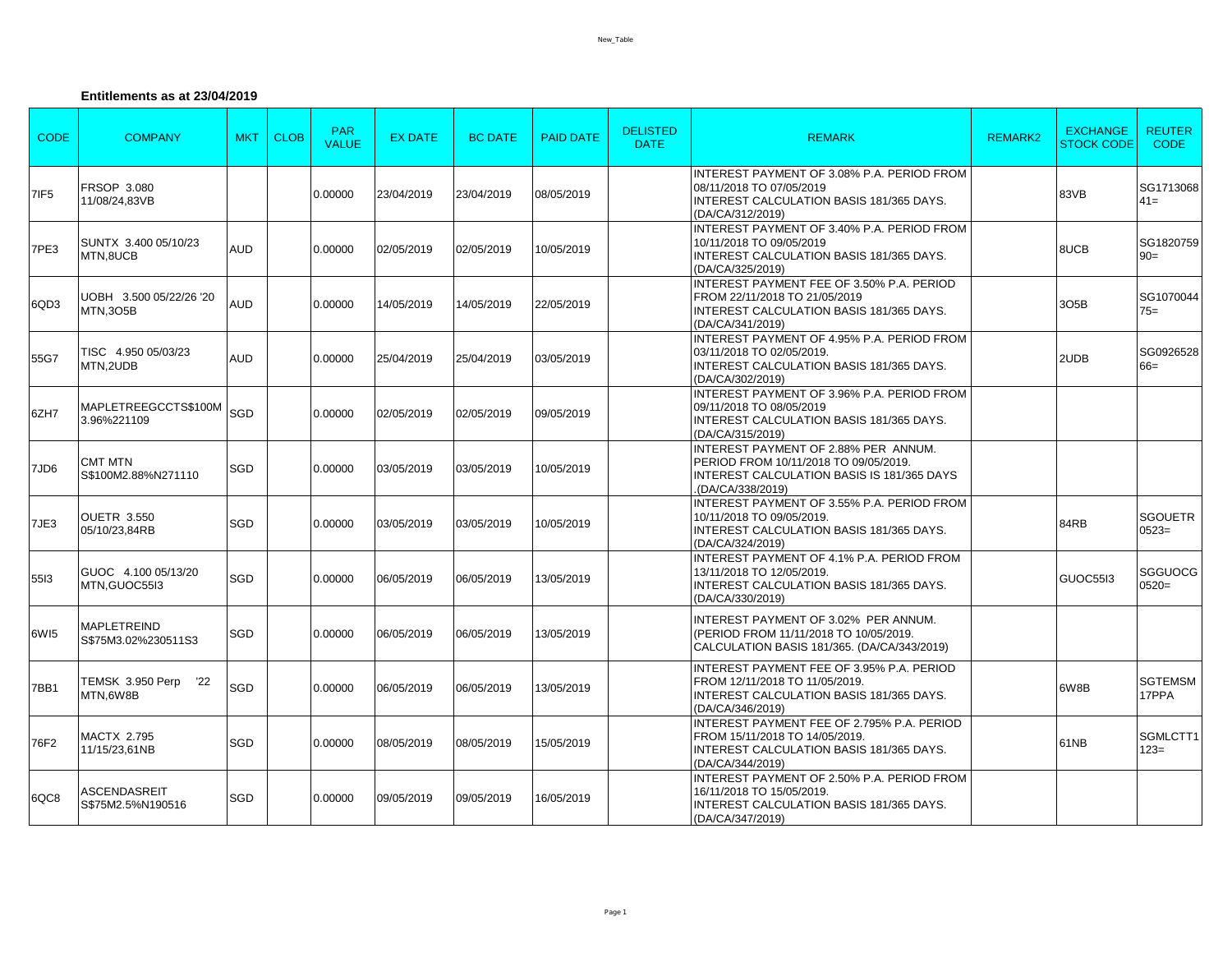| 7JE9 | PACIL 8.500 11/16/20<br>MTN,84WB         | SGD | 0.00000 | 09/05/2019 | 09/05/2019 | 16/05/2019 | INTEREST PAYMENT OF 8.50% P.A. PERIOD FROM<br>16/11/2018 TO 15/05/2019.<br>INTEREST CALCULATION BASIS 181/365 DAYS.<br>(DA/CA/329/2019)      | 84WB        | SGPACIL1<br>$120=$   |
|------|------------------------------------------|-----|---------|------------|------------|------------|----------------------------------------------------------------------------------------------------------------------------------------------|-------------|----------------------|
| 7JE8 | <b>SMRTCAP</b><br>S\$300M1.6%N201117     | SGD | 0.00000 | 10/05/2019 | 10/05/2019 | 17/05/2019 | INTEREST PAYMENT FEE OF 1.60% P.A. PERIOD<br>FROM 17/11/2018 TO 16/05/2019<br>INTEREST CALCULATION BASIS 181/365 DAYS.<br>(DA/CA/323/2019)   |             |                      |
| 6QD7 | AACIREITMTNS\$50M3.8%<br>N190521S3       | SGD | 0.00000 | 13/05/2019 | 13/05/2019 | 21/05/2019 | INTEREST PAYMENT FEE OF 3.80% P.A. PERIOD<br>FROM 21/11/2018 TO 20/05/2019.<br>INTEREST CALCULATION BASIS 181/365 DAYS.<br>(DA/CA/318/2019)  |             |                      |
| 7JG5 | HDB 2.250 11/21/24<br>MTN.85MB           | SGD | 0.00000 | 13/05/2019 | 13/05/2019 | 21/05/2019 | INTEREST PAYMENT OF 2.25% P.A. PERIOD FROM<br>21/11/2018 TO 20/05/2019.<br>INTEREST CALCULATION BASIS 181/362 DAYS.<br>(DA/CA/356/2019)      | 85MB        | SGHDB112<br>$4 = RR$ |
| 31B3 | OXHL 5.150 05/18/20<br>MTN.BTNZ          | SGD | 0.00000 | 13/05/2019 | 13/05/2019 | 21/05/2019 | INTEREST PAYMENT OF 5.15% P.A. PERIOD FROM<br>18/11/2018 TO 16/05/2019.<br>INTEREST CALCULATION BASIS 181/365 DAYS.<br>(DA/CA/334/2019)      | <b>BTNZ</b> | SGOXHL05<br>$20=R$   |
| 72C9 | UOBH 4.000 Perp '21<br>FRN, 4C4B         | SGD | 0.00000 | 13/05/2019 | 13/05/2019 | 21/05/2019 | INTEREST PAYMENT OF 4% P.A. PERIOD FROM<br>18/11/2018 TO 17/05/2019.<br>INTEREST CALCULATION BASIS 181/365 DAYS.<br>(DA/CA/345/2019)         | 4C4B        | SGUOBH1<br>$6PP=R$   |
| 5817 | UOBH 4.750 Perp '19<br>FRN.2M1B          | SGD | 0.00000 | 13/05/2019 | 13/05/2019 | 21/05/2019 | INTEREST PAYMENT OF 4.75% PER ANNUM.<br>PERIOD FROM 19/11/2018 TO 18/05/2019.<br>CALCULATION BASIS IS 181/365 DAYS<br>(DA/CA/357/2019)       | 2M1B        | SGUOBH1<br>$3PPA=$   |
| 6ZJ0 | ASCOTTRMTNS\$200M<br>4.205%N221123       | SGD | 0.00000 | 15/05/2019 | 15/05/2019 | 23/05/2019 | INTEREST PAYMENT FEE OF 4.205% P.A. PERIOD<br>FROM 23/11/2018 TO 22/05/2019.<br>INTEREST CALCULATION BASIS 181/365 DAYS.<br>(DA/CA/342/2019) |             |                      |
| 7P31 | CATL 4.350<br>10/31/19,3LOB              | SGD | 0.00000 | 23/04/2019 | 23/04/2019 | 30/04/2019 | INTEREST PAYMENT FEE OF 4.35% P.A. PERIOD<br>FROM 31/10/2018 TO 29/04/2019<br>INTEREST CALCULATION BASIS 181/365 DAYS.<br>(DA/CA/289/2019)   | 3LOB        | SGCALT10<br>$19 = R$ |
| 71C4 | <b>CMT MTN</b><br>S\$100M3.5%N260225     | SGD | 0.00000 | 23/04/2019 | 23/04/2019 | 30/04/2019 | INTEREST PAYMENT FEE OF 2.598% P.A. PERIOD<br>FROM 30/10/2018 TO 29/04/2019.<br>INTEREST CALCULATION BASIS 182/364 DAYS.<br>(DA/CA/290/2019) |             |                      |
| 6X22 | OVES 4.250 10/30/19 '18<br>MTN,2KUB      | SGD | 0.00000 | 23/04/2019 | 23/04/2019 | 30/04/2019 | INTEREST PAYMENT OF 4.25% P.A. PERIOD<br>FROM 30/10/2018 TO 29/04/2019<br><b>INTEREST CALCULATION BASIS 182/365 DAYS</b><br>(DA/CA/304/2019) | 2KUB        | SGOVES10<br>$19 = R$ |
| 6ZF7 | KASA 4.980 Perp<br>'20<br>FRN,36UB       | SGD | 0.00000 | 24/04/2019 | 24/04/2019 | 02/05/2019 | INTEREST PAYMENT OF 4.98% P.A. PERIOD FROM<br>02/11/2018 TO 01/05/2019<br>INTEREST CALCULATION BASIS 181/365 DAYS.<br>(DA/CA/293/2019)       | 36UB        | SGKASA15<br>$PP=R$   |
| 6TF6 | AUSG 8.450 10/20/18<br>MTN.18WB          | SGD | 0.00000 | 25/04/2019 | 25/04/2019 | 03/05/2019 | INTEREST PAYMENT OF 5.0% P.A., PERIOD FROM<br>03/04/2019 TO 02/05/2019.<br>INTEREST CALCULATION BASIS 30/365 DAYS.<br>(DA/CA/332/2019)       | 18WB        | SGAUSG1<br>$018 = R$ |
| 7IC6 | ESRR 4.600 Perp<br>22<br><b>FRN,83IB</b> | SGD | 0.00000 | 25/04/2019 | 25/04/2019 | 03/05/2019 | INTEREST PAYMENT FEE OF 4.60% P.A. PERIOD<br>FROM 03/11/2018 TO 02/05/2019.<br>INTEREST CALCULATION BASIS 181/365 DAYS.<br>(DA/CA/349/2019)  | 83IB        | SGESRR17<br>$PP=R$   |